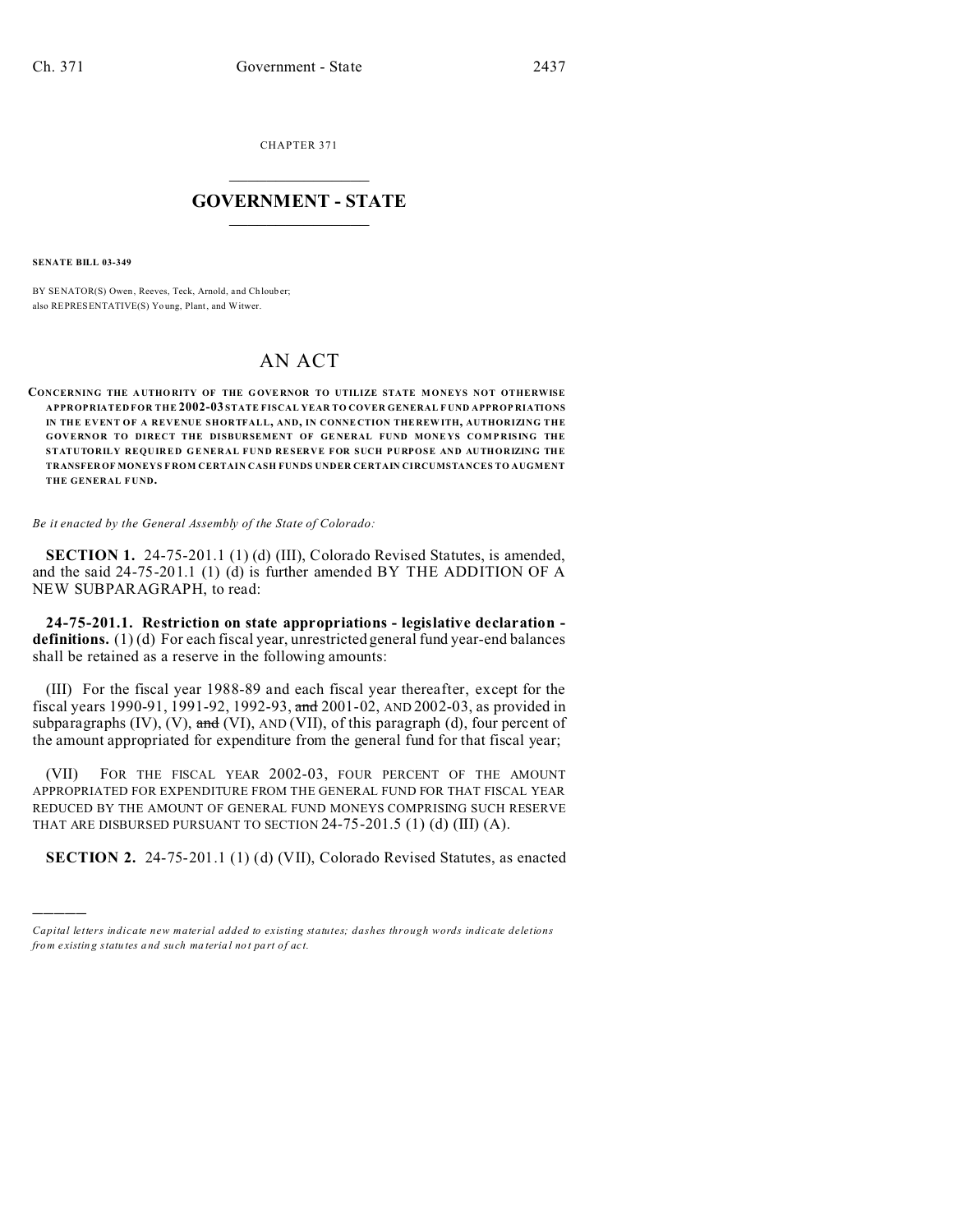by Senate Bill 03-285, enacted at the First Regular Session of the Sixty-fourth General Assembly, is amended to read:

**24-75-201.1. Restriction on state appropriations - legislative declaration definitions.** (1) (d) For each fiscal year, unrestricted general fund year-end balances shall be retained as a reserve in the following amounts:

(VII) For the fiscal year 2002-03, three percent of the amount appropriated for expenditure from the general fund for that fiscal year reduced by thirty-one million one hundred seventy-five thousand dollars AND AS FURTHER REDUCED BY THE AMOUNT OF GENERAL FUND MONEYS COMPRISING SUCH RESERVE THAT ARE DISBURSED PURSUANT TO SECTION  $24-75-201.5$  (1) (d) (III) (A). The additional amount of general fund moneys made available for appropriation by the reduction in the required reserve from four percent to the amount provided in this subparagraph (VII) THREE PERCENT REDUCED BY THIRTY-ONE MILLION ONE HUNDRED SEVENTY-FIVE THOUSAND DOLLARS may be appropriated during the fiscal year 2002-03 for any lawful purpose.

**SECTION 3.** 24-75-201.5 (1) (d), Colorado Revised Statutes, is amended BY THE ADDITION OF A NEW SUBPARAGRAPH to read:

**24-75-201.5. Revenue shortfalls - required actions by the governor with respect to the reserve.** (1) (d) (III) FOR THE FISCAL YEAR 2002-03 ONLY, IF THE REVENUE ESTIMATE PREPARED IN ACCORDANCE WITH SECTION 24-75-201.3 (2) IN JUNE OF 2003 INDICATES THAT GENERAL FUND EXPENDITURES FOR SUCH FISCAL YEAR BASED ON APPROPRIATIONS THEN IN EFFECT WILL EXCEED THE AMOUNT OF GENERAL FUND REVENUES AVAILABLE, EXCLUDING THE RESERVE REQUIRED BY SECTION 24-75-101.1 (1) (d), THE GOVERNOR SHALL, FROM TIME TO TIME DURING THE PERIOD BEGINNING ON JUNE 20, 2003, AND ENDING ON JUNE 30, 2003:

(A) UPON WRITTEN ORDER, DIRECT THE TREASURER TO DISBURSE AN AMOUNT OF GENERAL FUND MONEYS OTHERWISE COMPRISING SUCH RESERVE AS IS NECESSARY TO COVER ANY APPROPRIATIONS THEN IN EFFECT MADE FROM THE GENERAL FUND FOR WHICH GENERAL FUND REVENUES WOULD NOT OTHERWISE BE AVAILABLE, NOT TO EXCEED ONE HUNDRED THIRTY-TWO MILLION DOLLARS; AND

(B) IN THE EVENT THAT THE DISBURSEMENTS MADE PURSUANT TO SUB-SUBPARAGRAPH (A) OF THIS SUBPARAGRAPH (III) ARE INSUFFICIENT TO COVER ANY SUCH APPROPRIATIONS, UPON WRITTEN ORDER, DIRECT THE STATE TREASURER AND CONTROLLER TO TRANSFER, AND SAID STATE TREASURER AND CONTROLLER SHALL TRANSFER, TO THE GENERAL FUND, FROM THE LOCAL GOVERNMENT SEVERANCE TAX FUND CREATED IN SECTION 39-29-110 (1) (a) (I), C.R.S., OR THE LOCAL GOVERNMENT MINERAL IMPACT FUND CREATED IN SECTION 34-63-102 (5) (a) (I), C.R.S., OR BOTH, SUCH AMOUNTS AS ARE REQUIRED TO PERMIT PROMPT DISBURSEMENTFROMTHEGENERAL FUND OF ANY APPROPRIATION MADE THEREFROM; EXCEPT THAT THE AMOUNT TRANSFERRED FROM THE LOCAL GOVERNMENT SEVERANCE TAX FUND PURSUANT TO THIS SUB-SUBPARAGRAPH (B) SHALL NOT EXCEED EIGHTEEN MILLION DOLLARS AND THE AMOUNT TRANSFERRED FROM THE LOCAL GOVERNMENTMINERAL IMPACT FUND PURSUANT TO THIS SUB-SUBPARAGRAPH (B) SHALL NOT EXCEED NINE MILLION DOLLARS.